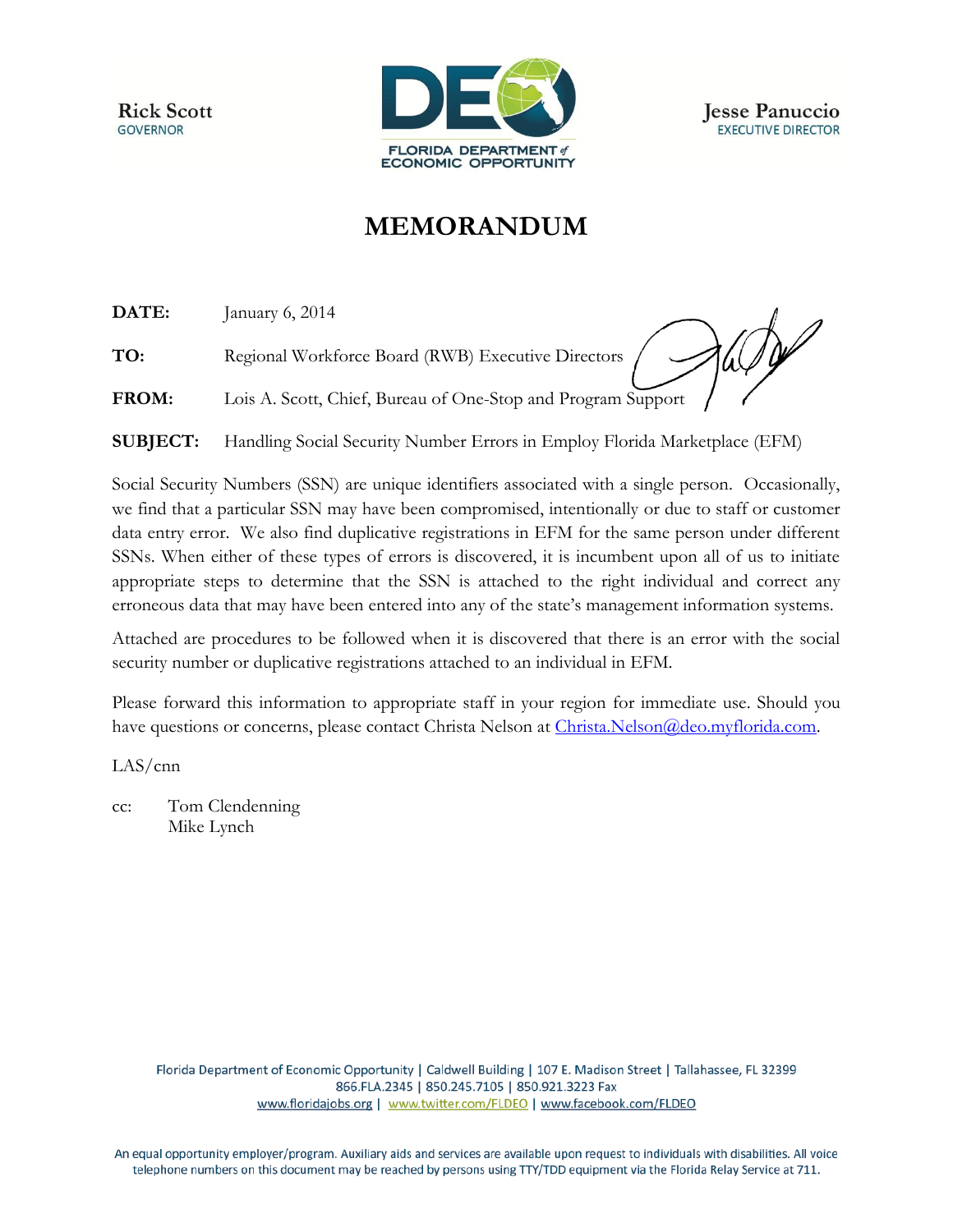## **Procedures for Correcting Social Security Number Errors**

Should a customer try to register in Employ Florida Marketplace (EFM) and report that their social security number (SSN) is already in use by another individual or should staff identify a duplicative registration for a customer with a different social security number, staff should proceed as follows:

- 1. If necessary, staff should verify that there is an issue with the SSN in EFM.
- 2. Staff should request that the customer produce an original social security card or other original documentation issued by a state or governmental entity that documents the SSN and match it with appropriate picture identification. Staff must case note that he/she verified the source documentation.

While every effort must be made to review original documentation, staff may use third-party resources to verify the true owner of the SSN in the absence of such documentation. Third party resources may include SUNTAX, CONNECT and/or the Department of Children and Families' records.

- 3. Staff should also review reemployment assistance records to determine whether wage records exist or whether a claim has been filed and, if so, with what SSN. If staff find wage records exist or that an RA claim has been filed by a person with an incorrect SSN, staff must notify the Bureau of Reemployment Assistance by email at: [onestop.mailbox@deo.myflorida.com.](mailto:onestop.mailbox@deo.myflorida.com)
- 4. If the customer requesting the use of the SSN provides appropriate documentation to demonstrate that the SSN is assigned to them, the customer may continue to register under that SSN. Otherwise, a pseudo SSN must be assigned to the customer.
- 5. Staff should review the EFM file for the customer to whom the SSN is assigned in error to determine whether recent activity or services have been documented in the file during the most recent four quarters.
	- a. If no activity has been documented for the customer in the most recent four quarters, a pseudo SSN should be assigned for the incorrect EFM registration and a case note entry done to document the SSN error and pseudo SSN creation.
	- b. If activities or services have been documented for the customer in the most recent five (5) quarters, staff must determine whether the customer using the incorrect SSN resides in a different region and contact the other region to explain the SSN error.
	- c. Staff in the appropriate region should attempt to contact the person to whom the SSN is assigned in error and case note the efforts in EFM.
		- i. Upon making contact with this customer, staff must request that they provide appropriate documentation of their correct SSN. If the customer is not able to provide the correct documentation, a pseudo SSN must be issued and the EFM file must be case-noted with the actions taken.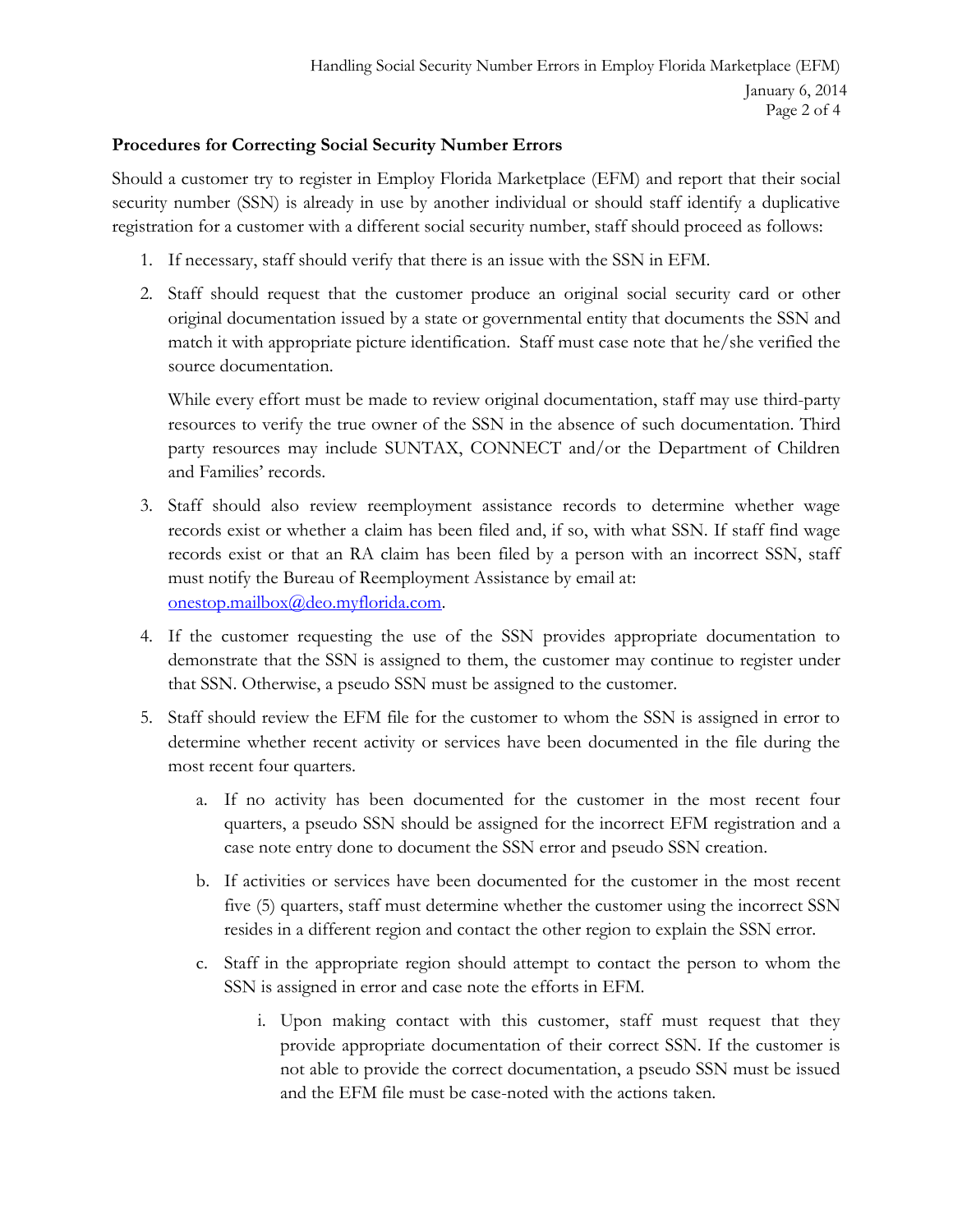- ii. If the customer cannot be contacted, the incorrect SSN must be changed to a pseudo number and a case note entered documenting the action.
- 6. In the case of a duplicative registration, the account containing the correct SSN for an individual must be recognized as the correct account.
	- a. The account being merged must be assigned a pseudo SSN prior to the merge.
	- b. The information from the account with the incorrect SSN or duplicate case should be merged to the correct account. A request should be made to Regional Security Officer (RSO) to merge the accounts.
	- c. When the accounts are ready to be merged, the RSO should archive or delete the account with the incorrect SSN. See below for [procedures](#page-2-0) to follow when merging accounts. Prior to merging the accounts, ensure that the gender and date of birth are the same in both accounts. If an issue is identified, contact Christa Nelson at: [christa.nelson@deo.myflorida.com.](mailto:christa.nelson@deo.myflorida.com)
	- d. A case-note should be entered in the master account.

In all cases, the name of the staff member requesting the SSN change and/or assignment of a pseudo SSN should be documented in a case note for the affected case files. A second level review should be done by the Regional Security Officer (RSO) for all changes made to accounts due to SSN errors or duplicative registrations.

## <span id="page-2-0"></span>**Procedures to Follow When Merging Accounts**

- 1. Contact the RSO with the usernames, state IDs and last four digits of the SSN for the two accounts that need to be merged.
- 2. Explain why the accounts need to be merged.
- 3. The RSO should enter a record into the Online Project Communication (OPC) system requesting that the accounts be merged.
- 4. The language for the request must state: "Please merge username XXXX, state ID 11111 and username YYYYY, state ID 222222 into master account username XXXX state ID 11111, where this is the account to remain."
- 5. Once the RSO verifies the account has been merged, the RSO should advise the requesting staff.
- 6. Staff should record new program services and activities in the new merged account.

## **Procedures to Follow When Assigning a Pseudo SSN**

It is necessary to ensure that all efforts have been exhausted to identify an individual's social security number prior to assigning a pseudo SSN.

1. Enter "9" as the first digit.